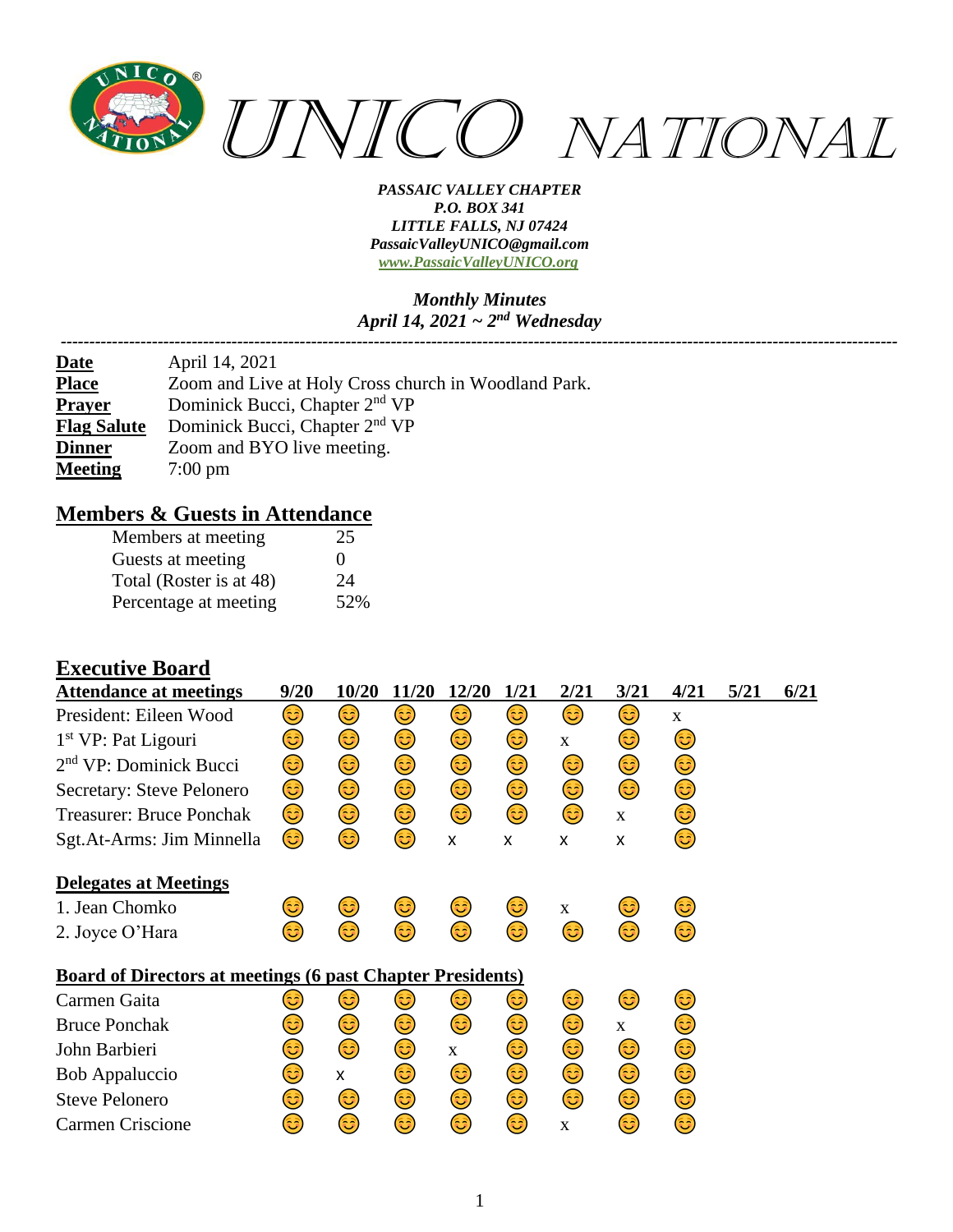

*Monthly Minutes April 14, 2021 ~ 2nd Wednesday*

| <b>Past Chapter Presidents in attendance at meetings</b> |      |       |      |       |      |             |             |      |      |      |
|----------------------------------------------------------|------|-------|------|-------|------|-------------|-------------|------|------|------|
|                                                          | 9/20 | 10/20 | 1/20 | 12/20 | 1/21 | 2/21        | 3/21        | 4/21 | 5/21 | 6/21 |
| Joe Agresti PNP                                          | x    | x     | 3    | X     | X    | X           | $\mathbf X$ | 63)  |      |      |
| Bob Appaluccio                                           | ಡಿ   | X     | 3)   | 3)    | 3)   | 3)          | 3)          | 3)   |      |      |
| John Barbieri                                            | 3    | 3)    | 3)   | X     | 3)   | 3           | 3)          | 3)   |      |      |
| Sal Benvenuti                                            | 3    | 3)    | 3)   | 3)    | 3)   | 3           | 3           | 3)   |      |      |
| <b>Carmen Criscione</b>                                  | 3    | 3)    | 3)   | 3)    | 3    | $\mathbf X$ | 63)         | 3    |      |      |
| John Morano                                              | 3    | 3)    | 3)   | 3)    | 3    | 3           | 3           | 3    |      |      |
| <b>Steve Pelonero</b>                                    | 3    | 3)    | 3    | ٢     | 3    | 3           | 3           | 3    |      |      |
| <b>Bruce Ponchak</b>                                     | 3    | 3)    | 3)   | 6     | 3    | 3           | X           | ದಿ   |      |      |
| <b>Chuck Russo</b>                                       | ದಿ   | 6     | 3)   | X     | 63)  | (ئُ         | 63          | 3    |      |      |
| Angelo Verrone                                           | x    | ಡಿ    | 6    | 3     | X    | ಡಿ          | ಟ           | X    |      |      |

# **Opening Remarks**

- **President Eileen Wood:**
	- Not presemt
- **1 st VP Pat Ligouri:**
	- In Eileen's absence Pat welcomed everyone to the meeting
- **2 nd VP Dominick Bucci:**
	- Dominick welcomed everyone

## **Secretary Minutes**

Secretary: Steve Pelonero

- Steve reported that the minutes were emailed to all chapter members as well as being on our chapter website.
- Motion to accept by:
	- $1<sup>st</sup>$ Joyce O'Hara
	- $2<sub>nd</sub>$ Jean Chomko

All were in favor.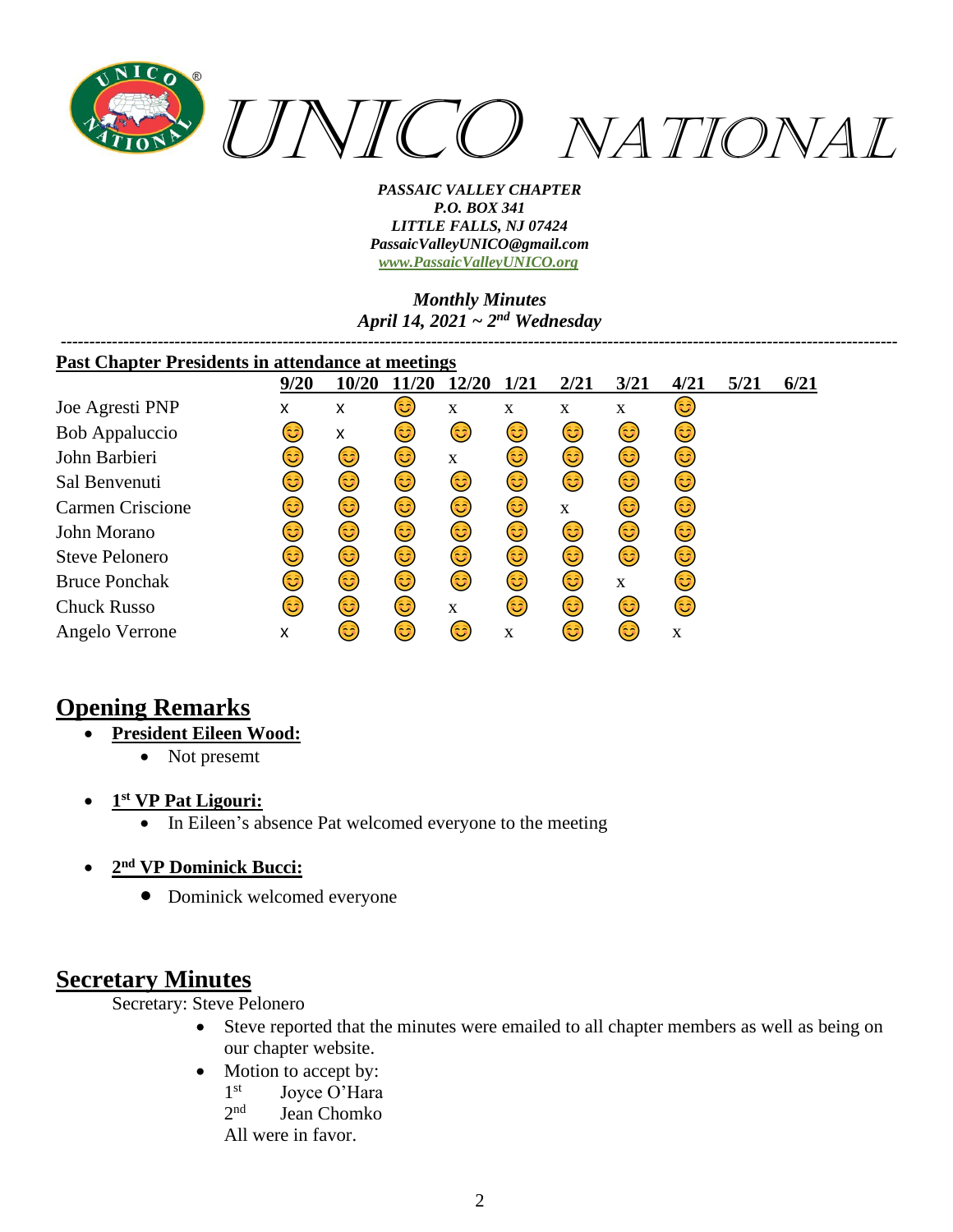

*Monthly Minutes April 14, 2021 ~ 2nd Wednesday*

*---------------------------------------------------------------------------------------------------------------------------------------------------*

### **Treasurer Report**

Treasurer: Bruce Ponchak

Bruce emailed the minutes to all chapter members.

- Motion to accept by:
	- 1<sup>st</sup> Carmen Gaita
	- $2<sub>nd</sub>$ Joe Benvenuti
	- All were in favor.

# **Chapter Budget**

• No report.

### **Bills and Communications**

- John Morano reported that we received three items in the mail:
	- o Our Gaming License was received in the mail.
	- o A thank you from Elaine Barone.
	- o A condolence thank you from Pat Corrado for the passing of his brother.

## **Fundraising Committees**

- **Holiday Cheer: Bob Appaluccio**
	- No report.

### • **Food Pantry: Roni Corrado**

- o Roni thanked everyone for their generosity.
- o Roni noted that the next donation will be going to the LF United Methodist Church Food Pantry, then St. Joseph's Home for the Elderly, then to the LF Reformed Church

### • **Overseas Soldier Program: Roni Corrado**

• No report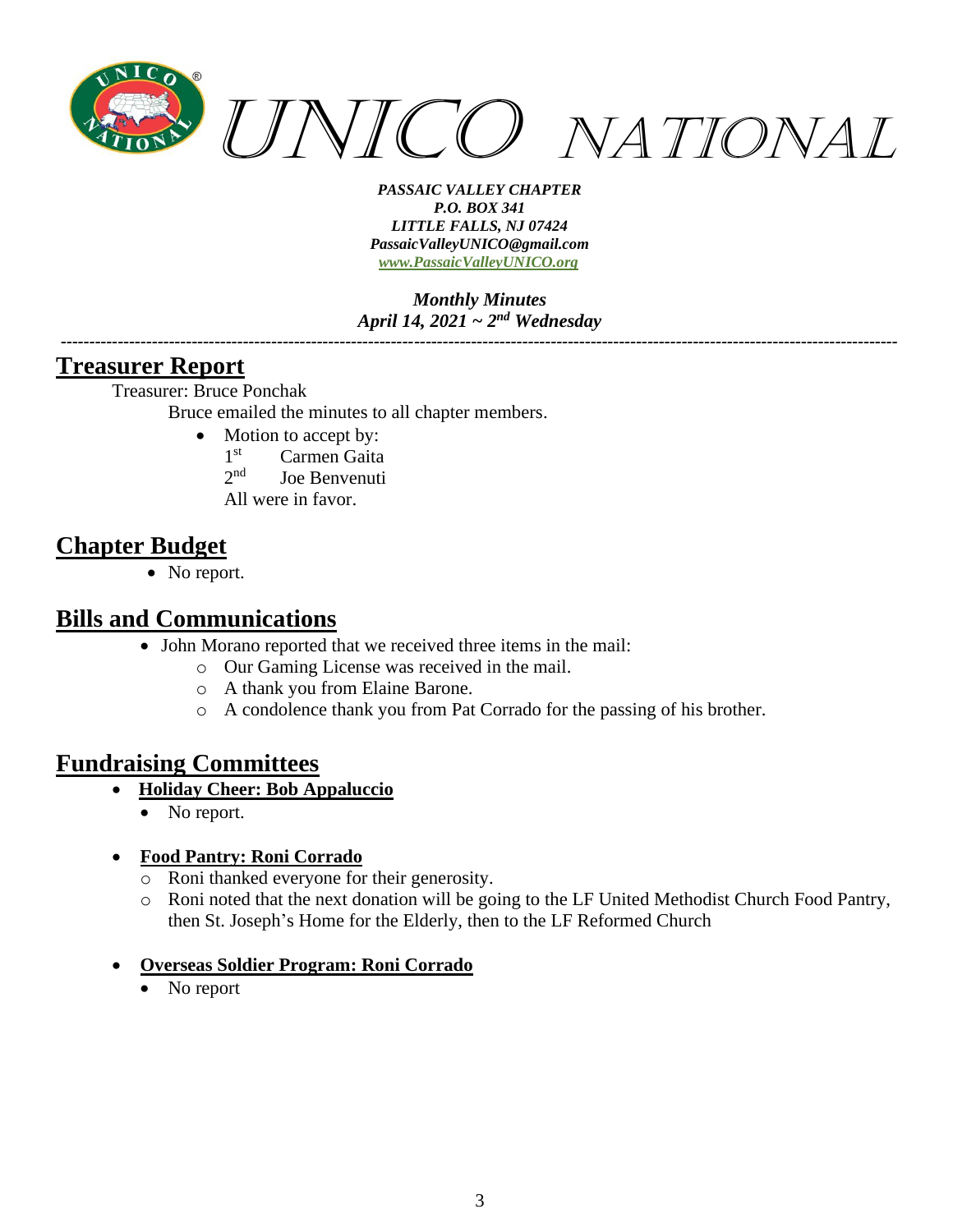

*Monthly Minutes April 14, 2021 ~ 2nd Wednesday*

*---------------------------------------------------------------------------------------------------------------------------------------------------*

### • **Golf Outing: Joe Barone**

- Joe Barone that the golf outing is set for June 14 at the Meadows in Lincoln Park.
- Joe reported that as usual getting the sponsors is the key factor in making any outing a success. Members please help.
- The fliers, tri-fold, and sponsor applications are on our chapter website.
- Continental Breakfast and two drink tickets per player
- Dinner at the Brownstone

### • **Community Service Day: Pat Liguori**

- Pat reported that this Saturday, April  $17<sup>th</sup>$ , is our Community Service Day.
- Community Service Day was started by a Past UNICO National President (PNP).
- Pat noted that again it will be at ShopRite in Little Falls as a Food Pantry Drive.
- Multiple pantries have been contacted and are ready to accept the donations of non-perishable items.
- Volunteers are always needed to hand out the fliers, collect the food, and drive to the pantries.

## **Non-Fundraising Committees**

- **Scholarship: Carmen Gaita**
	- Carmen reported that three UNICO chapter members have applied for our \$1,000 scholarship. The final pick will be at the next committee meeting.
	- Carmen reported again that this committee is running a raffle @ \$10.00 a ticket to be drawn on May  $21^{st}$ . It is a 50/50. More tickets are still able for purchase. You have to be in it to win it.
	- Dinner price at the Barnyard in Totowa is \$30.00 per person.
	- Date is Wednesday evening, June  $16<sup>th</sup>$ .
	- Carmen asked to please bring your dinner ticket money to the May meeting or mail in it as soon as possible. We are trying to avoid having a person sit at the entry door to collect the money. We want all the members to enjoy the total time at the event.
	- Scholarship and Brian Piccolo Award recipients will be awarded. Along with the induction and swearing in of our 2021-2022 officers.

### • **Italian Heritage: Angelo Verrone**

No report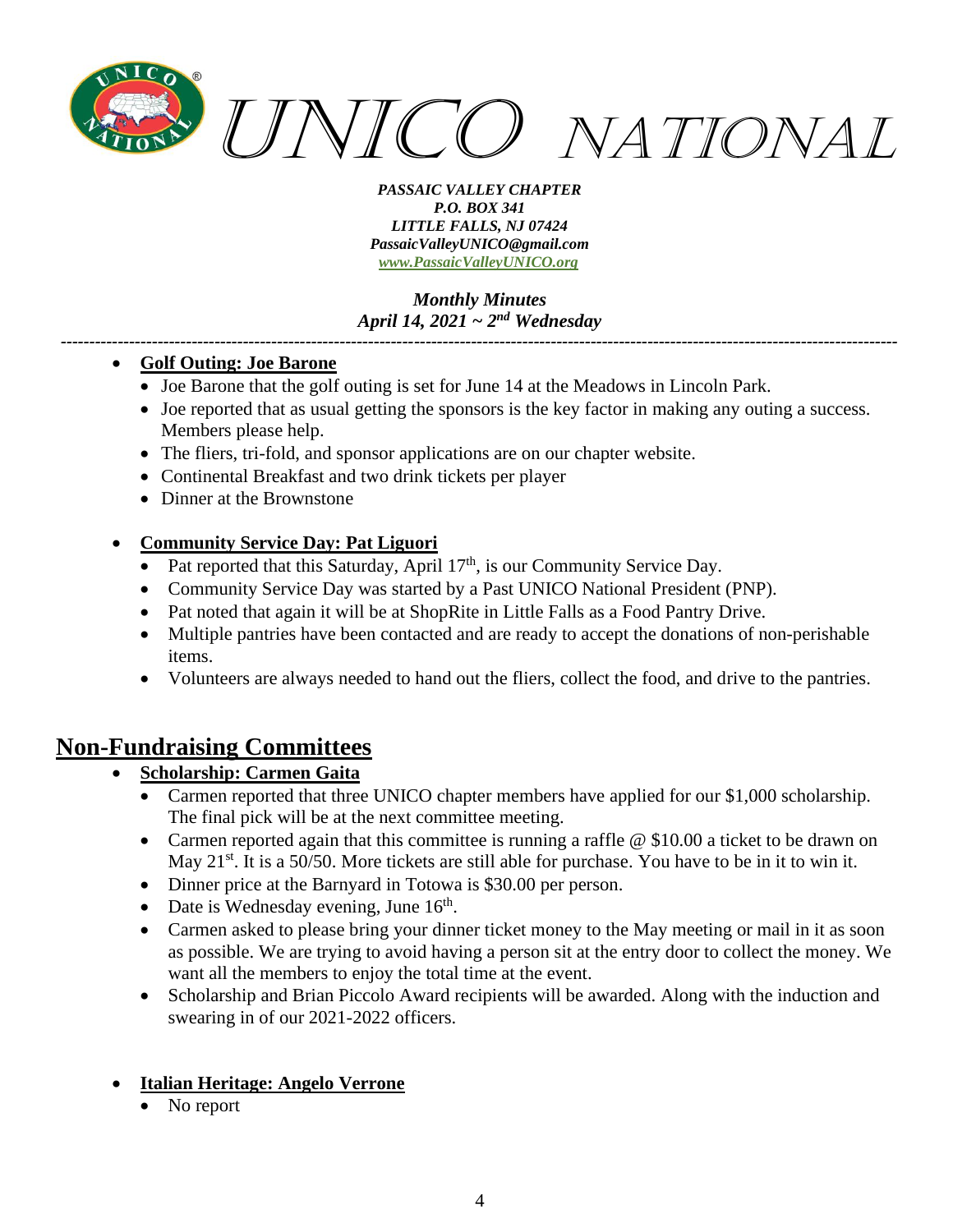

*Monthly Minutes April 14, 2021 ~ 2nd Wednesday*

*---------------------------------------------------------------------------------------------------------------------------------------------------*

### • **Italian Studies: Joe Agresti PNP**

- Joe reported that Montclair State University Italian Class still has no recipients for this years Study Abroad.
- **Good and Welfare: Sal Nocella**
	- Sal Nocella reported that a condolence thank you card was received from Pat Corrado for the passing of his brother.

### • **Membership: John Barbieri**

• John reported that of our 48 members. John wished a happy birthday to our two April birthday members. All birthdays are listed in the "Important Dates Section" of our website in the calendar view.

### • **Newsletter & Website: Steve Pelonero**

- Steve reported that all was up to date on both the website and newsletter.
- All minutes and newsletters are on the website as well.
- Our website is at 86,370 as of April 14 (meeting day), which is up 70 visits from the March meeting.

# **District and National Events**

- **District News**
	- o Joe Agresti reported that our NJ District IV is looking into do their Christmas Dinner for our Special Friends in July … "Christmas in July" … More information if this will come to fruition will be at a later date.

### • **National News**

- o Steve Pelonero report on the Convention
	- Meeting days are Monday, Tuesday, and Wednesday, July 26, 27, 28.
	- Monday evening is the Ice Breaker with the Infernos as entertainment.
	- Wednesday Evening is the Gala with Julian & Dominique as entertainment.
	- Tuesday evening is an open night. Hopefully enough money will be raised from the ad journal, etc so that possibly a cocktail event can be held at their outdoor pool area.
	- Steve reported that he printed some packets and he put them on the table at this meeting.
	- Swearing in of all officers will be Wednesday morning.
	- Registration to attend meetings is \$100.